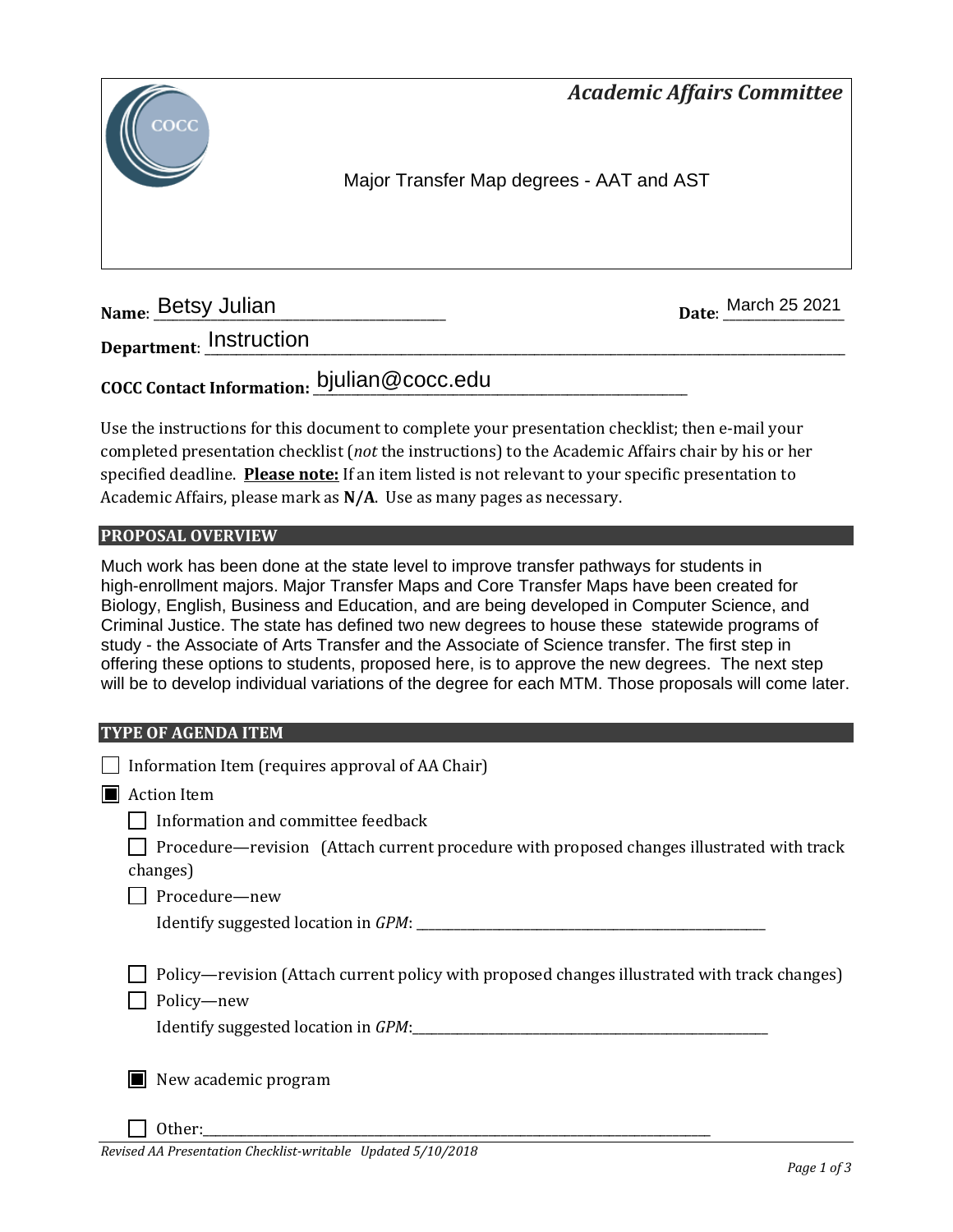none

#### **INSTRUCTIONAL REQUIREMENTS**

These new degrees will need to be incorporated in our catalog and Courseleaf software. Ultimately there will be a number of individual disciplines in each category. At this time we are requesting approval of the overall degree category, not the individual, discipline-specific degrees.

#### **OPERATIONAL NEEDS, CURRENT AND FUTURE**

As these degrees mature, new disciplines will be added. Many areas of the college will be involved: Instruction, CAP Services, A & R, Curriculum and Assessment, Financial Aid, and others.

#### **STUDENT IMPACT**

New transfer opportunity will open for students to transfer in a specific major with Junior standing.

#### **ANTICIPATED IMPLEMENTATION TIMELINE**

The basic degrees will be included in the 21-22 catalog. Individual majors will be added as the MTM work gets approved.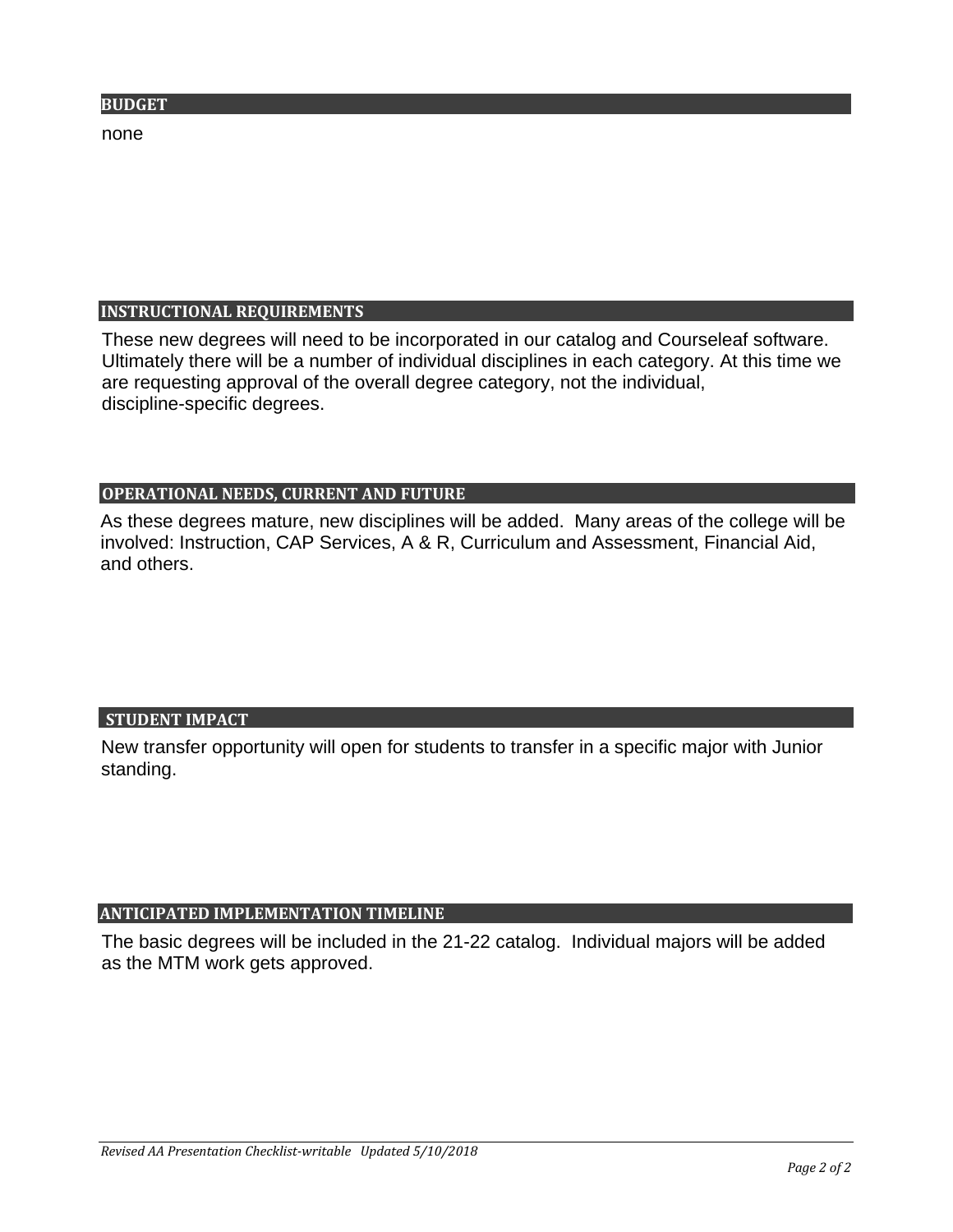### ASSOCIATE OF ARTS TRANSFER DEGREE (AAT)

Like the AST degree, a student who completes this program will have met the lower division major and general education requirements of baccalaureate degree programs for transfer to a public university in Oregon and have junior standing in a specific major or have equivalent status to students who started at a public university in the same major. Courses of study leading to a major in the Humanities, Social Sciences, or Arts will generally be embedded in the Associate of Arts Transfer degree. Please note that class standing, or GPA requirements for specific majors, department, or schools are not necessarily satisfied by an Associate of Arts Transfer degree. Students should always work with their academic advisor and check with the receiving institutions to ensure they have the most current transfer and degree information. COCC is preparing an AAT degree in English Literature; check with your advisor for details.

### Advantages

- Students can meet all or most general education and major requirements to transfer an Oregon public university with Junior standing in the major if appropriate courses are chosen.
- The classes, outcomes and completion standards for the major-specific elements within Associate of Arts Transfer degree are defined at the state level. In majors where junior standing within 90 credits is not possible, students who complete an Associate of Arts Transfer degree will have equivalent status to students who started at a public university in the same major.
- The Associate of Arts Transfer degree includes at least 8 courses/minimum 30 credits of embedded coursework called the Core Transfer Map which will apply to at least 30 credits of general education requirements for a bachelor's degree at any Oregon public university.

### **Considerations**

- A student is encouraged to work with an advisor in the selection of courses in order to meet the degree requirements of the baccalaureate institution to which the student plans to transfer
- All course, class standing, or GPA requirements for specific majors, department, or schools are not necessarily satisfied by an Associate of Arts Transfer degree.

### Requirements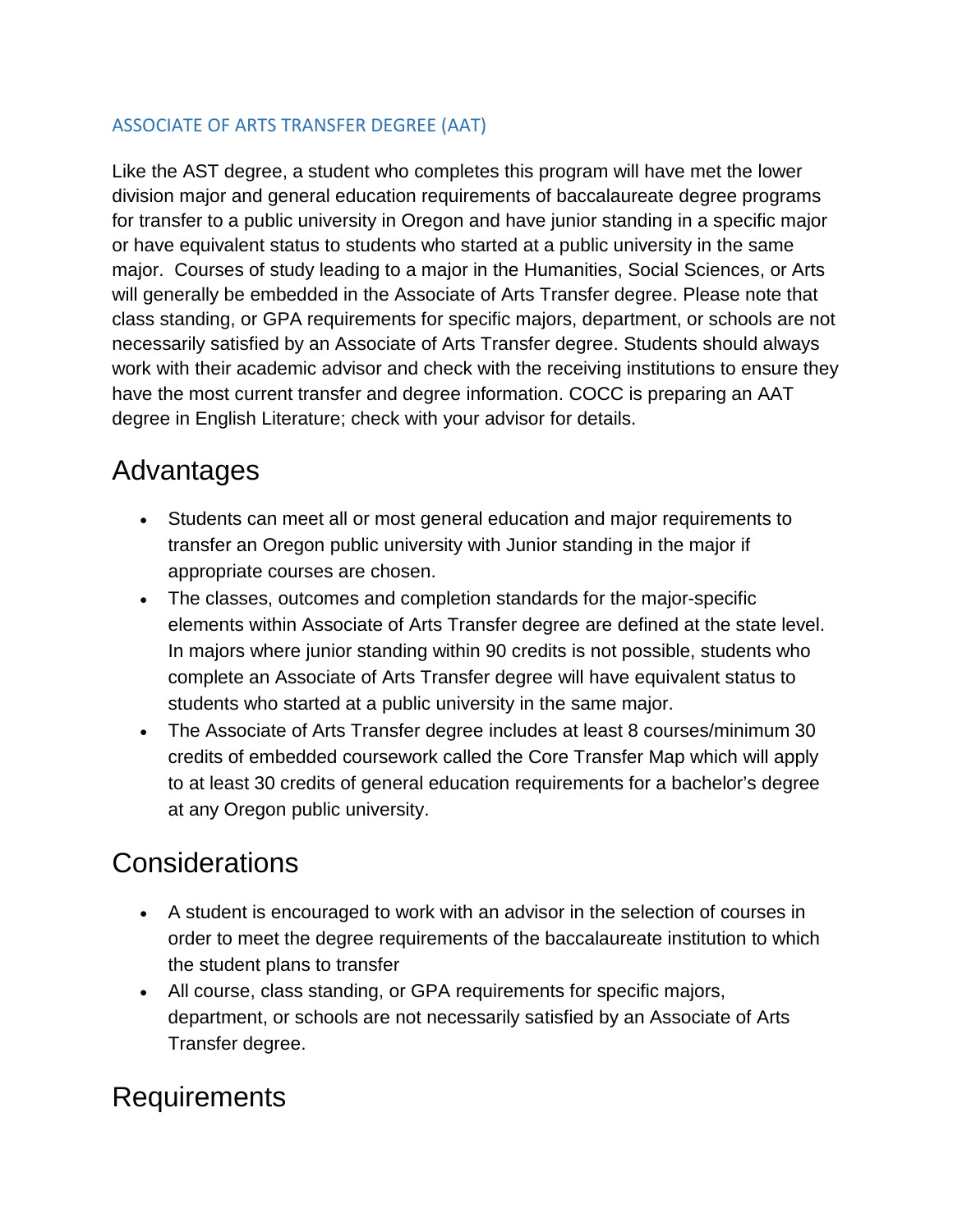Required courses:

- 90-108 credits
- Course requirements align with state standard
- General education courses (foundational skills and discipline studies) must be a minimum of three credits
- Courses may only count in one requirement (except cultural literacy)
- Limit of 12 CTE credits

Performance standards:

- Students must have a minimum cumulative GPA of 2.0.
- All courses must be completed with a C grade or higher.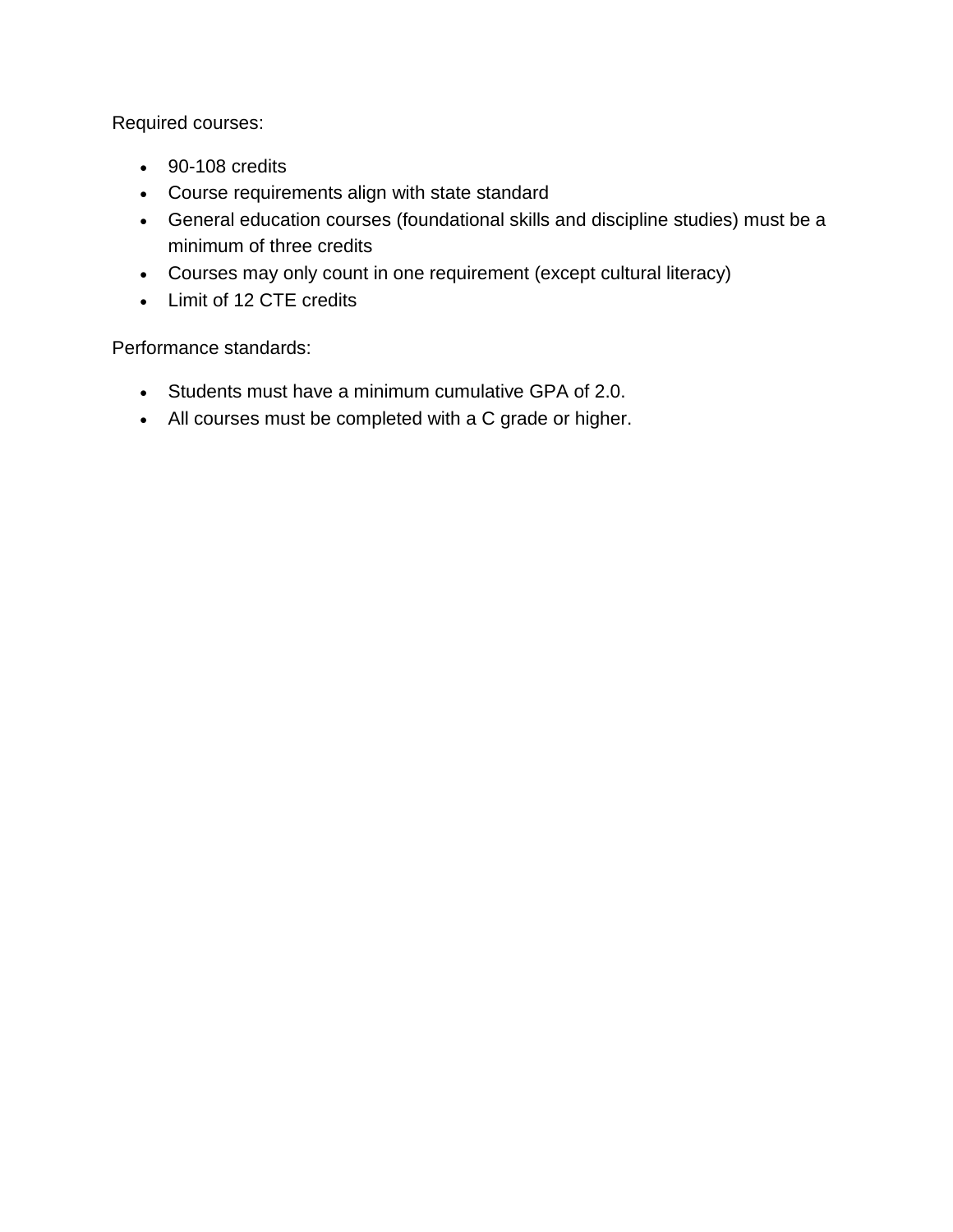# **TRANSFER PREPARATION**

Students wishing to attend COCC and use credits earned toward a bachelor's degree have several options that range from completing individual courses to completing an associate degree designed for transfer.

ASSOCIATE OF ARTS OREGON TRANSFER DEGREE (AAOT) ASSOCIATE OF ARTS TRANSFER DEGREE (AAT) ASSOCIATE OF SCIENCE OREGON TRANSFER DEGREE (ASOT) ASSOCIATE OF SCIENCE TRANSFER DEGREE (AST)

Like the AAT degree, a student who completes this program will have met the lower division major and general education requirements of baccalaureate degree programs for transfer to a public university in Oregon and have junior standing in a specific major or have equivalent status to students who started at a public university in the same major. Courses of study leading to a major in a STEM discipline will generally be embedded in the Associate of Science Transfer degree. Please note that class standing, or GPA requirements for specific majors, department, or schools are not necessarily satisfied by an Associate of Science Transfer degree. Students should always work with their academic advisor and check with the receiving institutions to ensure they have the most current transfer and degree information. COCC is preparing AST degrees in Biology and Business; check with your advisor for details.

### Advantages

- Students can meet all or most general education and major requirements to transfer an Oregon public university with Junior standing in the major if appropriate courses are chosen.
- The classes, outcomes and completion standards for the major-specific elements within Associate of Science Transfer degree are defined at the state level. In majors where junior standing within 90 credits is not possible, students who complete an Associate of Science Transfer degree will have equivalent status to students who started at a public university in the same major.
- The Associate of Science Transfer degree includes at least 8 courses/minimum 30 credits of embedded coursework called the Core Transfer Map which will apply to at least 30 credits of general education requirements for a bachelor's degree at any Oregon public university.